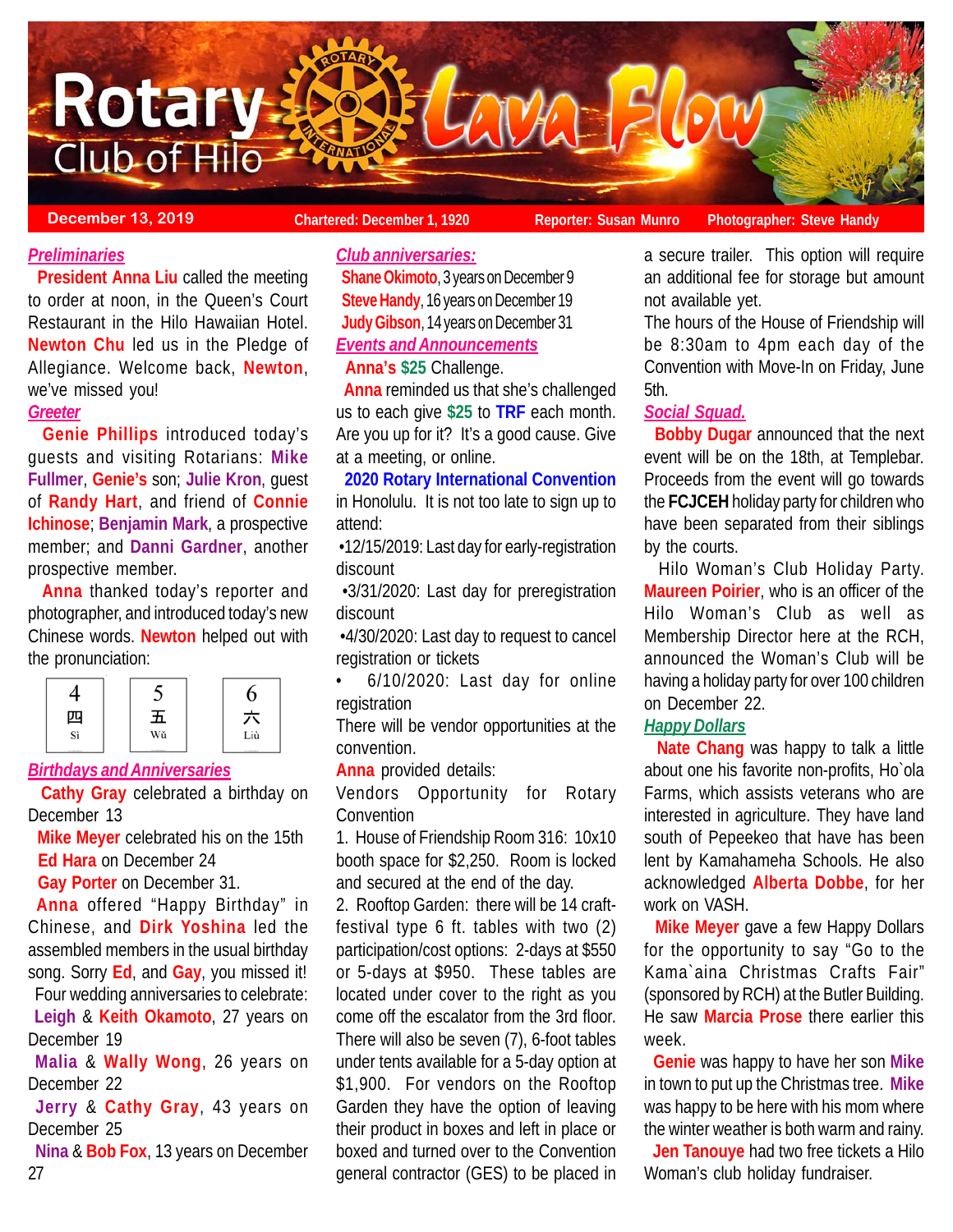## *Birthdays:*

**Cathy Gray** December 13 **Michael Meyer** December 15 **Eddie Hara** December 24 **Gay Porter** December 31

#### *Club Anniversary:*

**Kimo-Jim Becker** December 1, 1995 (24) **Jim Cheney** December 1, 1988 (31) **Tina Jimenez** December 5, 2014 (5) **Shane Okimoto** December 9, 2016 (3) **Joshua Countess** December 15, 2017 (2) **Harry Kim** December 16, 2016 (3) **Steve Handy** December 19, 2003 (16) **Judy Gibson** December 31, 2005 (13)

#### *Wedding Anniversary:*

**Marcia & Garry Prose** Dec. 1 (50) **Keith & Leigh Okamoto** Dec. 19 (27) **Ron & Glynnis Dolan** Dec. 22 (46) **Wally & Malia Wong** Dec. 22 (26) **Cathy & Jerry Gray** Dec. 25 (43) **Robert Fox & Nina Buchanan** Dec. 27 (13)

#### *Announcements:*

**Wed. Dec 18 - Social Squad**

#### *Club Administration* **2019 – 2020**

- President **Anna Liu**
- Past President **Keith Okamoto**
- President Elect **Nancy Cabral**
- Vice President **Mitch Dodo**
- Secretary **Jen Tanouye**
- Treasurer **Corey Kawamoto**
- Sergeant at Arms – **Jacob Bratton**
- Rotary Foundations **Kerry Glass**
- Membership **Maureen Poirier**
- Public Relations **Marcia Prose**
- International Service **Steve Handy Jr.**
- Community Service **Wally Wong**
- Vocational Service **Bobby Dugar**
- Club Service **Shane Okimoto**
- New Generations **Beverley Heikes** • Program Chair – **Mike Meyer**
- Attendance Chair **Judy Gibson**
- Lava Flow Chair **Susan Munro**
- Greeters **Cathy Gray**
- **Foundation Chairpersons:**
- Hilo Rotary Club Foundation **Tim Beatty**
- Hawaii Rotary YouthFoundation **Mitchell Dodo**
- Sunao WadaFoundation **Mitchell Dodo**

 **Chris Tamm** announced that he and **Barbara** are going to Malasia, and wished Happy Holidays to everyone.

 **Amos Meyers** was at today's meeting without **Charlene**, and was thankful for the club's support of the craft fair. Of course, **Charlene** was at the her booth at the fair.

 **Maureen Poirier** was happy to be spending the holidays with all of her children in California this year.

 **Newton** noted that he hasn't been to many meetings recently -- he has been busy with work and parental caretaking duties. **Bobby Fujimoto**, his father-in-law, and Badge # 1 here at the club, has recently spent some time in the hospital. **Bobby** says, "Don't ever book me into this hotel again!"

 **Helen Hemmes** enjoyed **RIK** reading at Kaumana Elementary School, and said that she and fellow reader **Kerry Glass** were mentioned in the school newsletter.

 **Nancy Cabral** was happy about her collection of Christmas-themed t-shirts from Creative Arts Hawaii. She directed her donation to Polio Plus.

 **Tammi Silva** was another member happy to be back, after many meetings away. She brought checks, and news about her employer, Legacy Hilo. They are not closing; they have new owners. She invited us to their Christmas Jubilee on Friday, December 20.

#### *Today's Speaker*

 **Anna** introduced a man who needs no introduction: **Randy Hart**, Past President of this club, this year's East Hawaii Assistant District Governor, and our District-Governorto-be in 2022-2023.

 **Randy** showed a short video about the service trip to Bali this summer. Hawaii Rotarians accompanied **DG Eric Kaler** to take **\$161,000** -- and some hands-on assistance -- to four projects there. The video, BTW, was made by Bali Rotoract students.

Blood Bank. The biggest project financially was an upgrade the to the blood transfusion unit of Sanglah General Hospital in Denpasar. **DG Eric** was on the island during the 2002 terrorist bombing and saw the blood bank save lives. Originally

opened with Rotary assistance, this blood bank needed an equipment upgrade to allow more of the donated blood to be used.

PUSPADI Bali. This is the only **NGO** on Bali providing high-quality prosthetics. Individual donations from our club funded several entire prosthetic devices. Rotarians on the trip got to assist with creating the prosthetics.

KOLEWA. This foundation provides cleftpalate surgeries and works with deaf children.

Jodie O'Shea House. Rotarians helped with painting and redecorating, and provided books and toys at this orphanage. **Randy** was inspired by this trip. He will be working with **Steve Handy** to organize a similar project for Fiji for in Rotary Year 2022- 23.

## *Adjournment*

 Prospective member **Benjamin Mark** led us in reciting the **Four Way Test**, and the **Anna** rang the bell to adjourn the meeting. Our next meeting will be January 10, 2020. *Merry Christmas* and *Happy New year* to all!